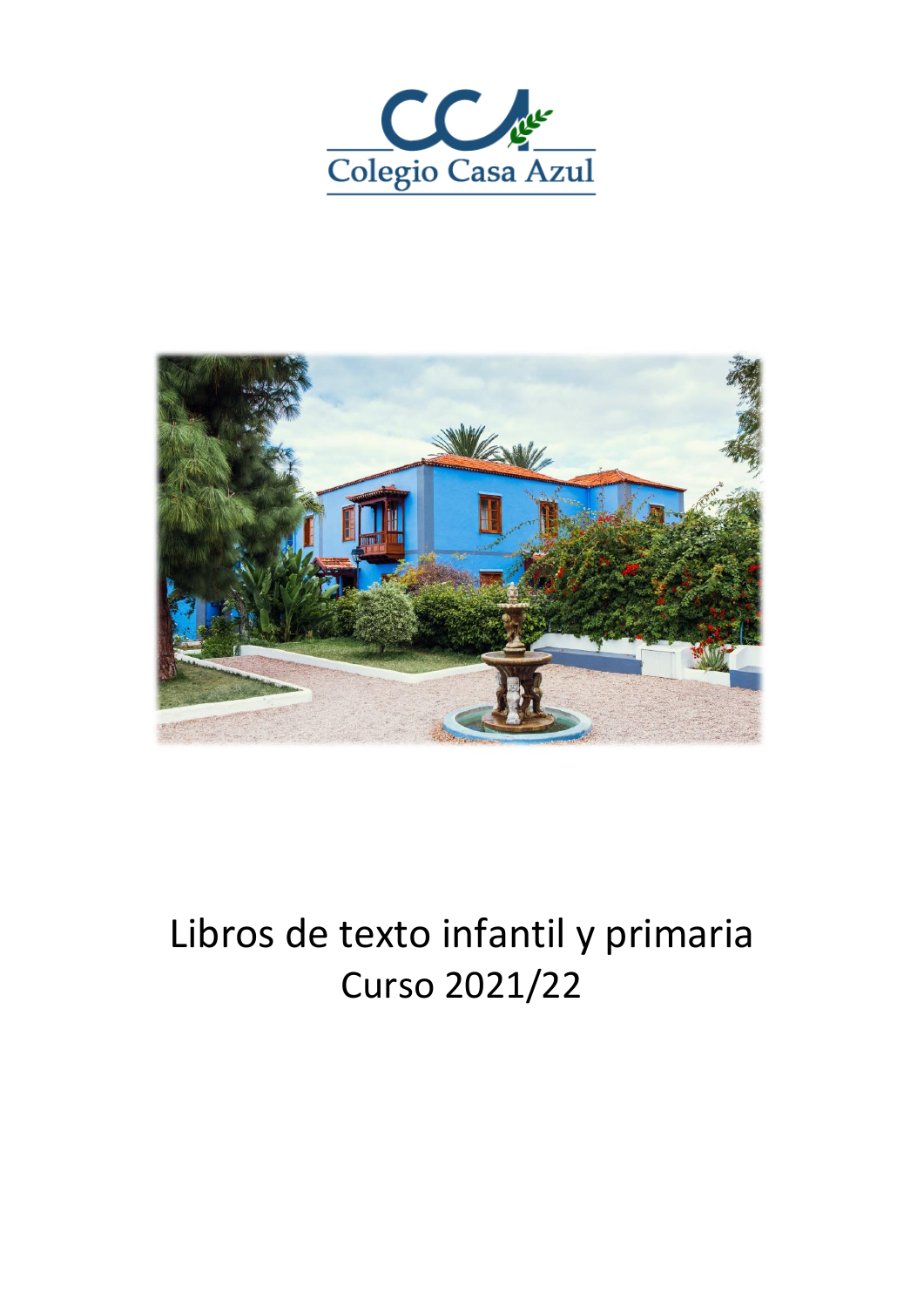

# **INFANTIL 3 AÑOS**

| <b>NOMBRE DEL LIBRO</b>      | <b>ISBN</b>       | <b>EDITORIAL</b> |
|------------------------------|-------------------|------------------|
| MATEMÁTICAS ACTIVAS (3 AÑOS) | 978-8-467-59226-9 | <b>SM</b>        |
| BOOK 1                       |                   | CCA              |





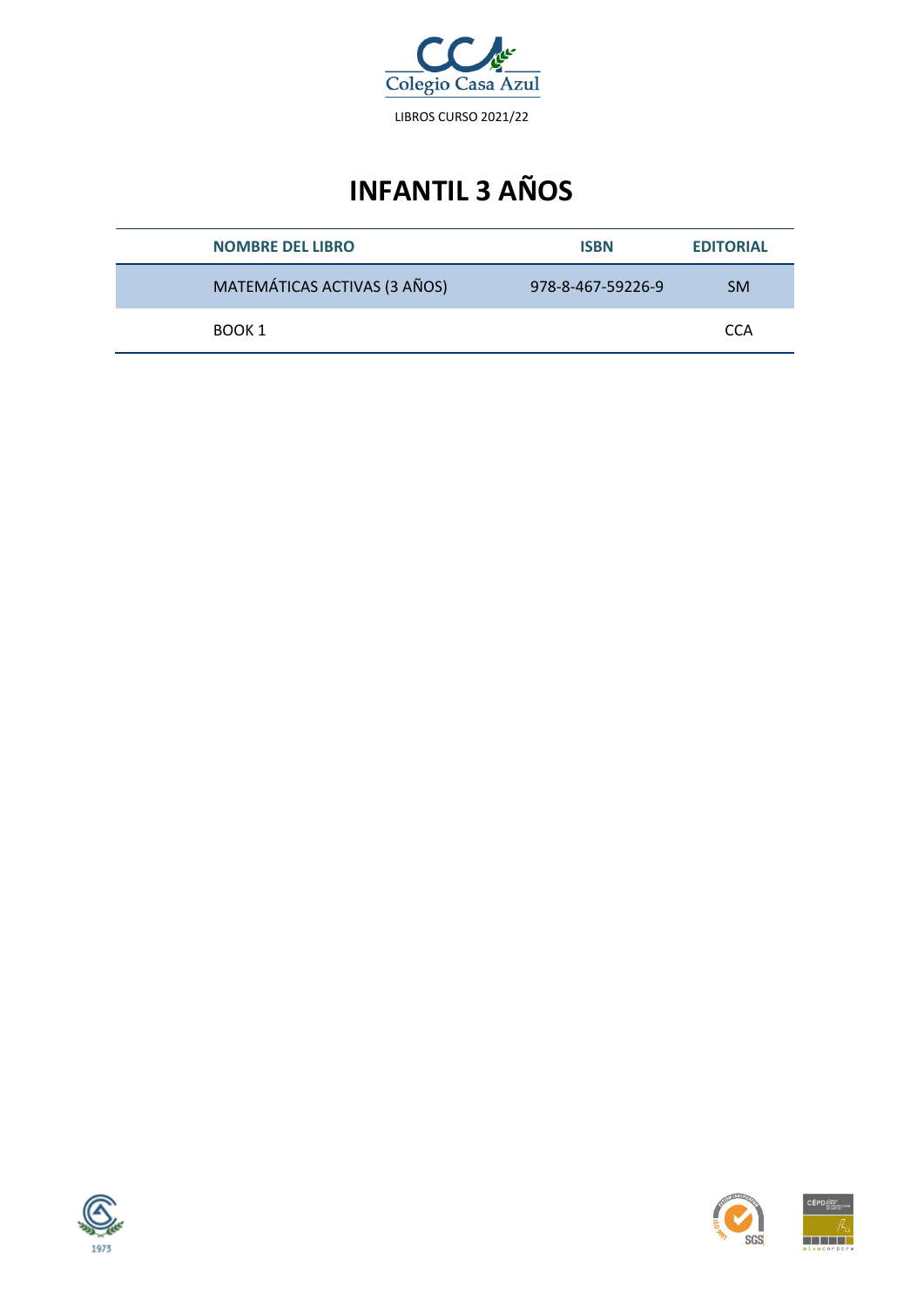

# **INFANTIL 4 AÑOS**

| <b>NOMBRE DEL LIBRO</b>      | <b>ISBN</b>       | <b>EDITORIAL</b> |
|------------------------------|-------------------|------------------|
| PLAYTIME A                   | 978-0-194-04654-1 | <b>OXFORD</b>    |
| MATEMÁTICAS ACTIVAS (4 AÑOS) | 978-8-467-59227-6 | <b>SM</b>        |





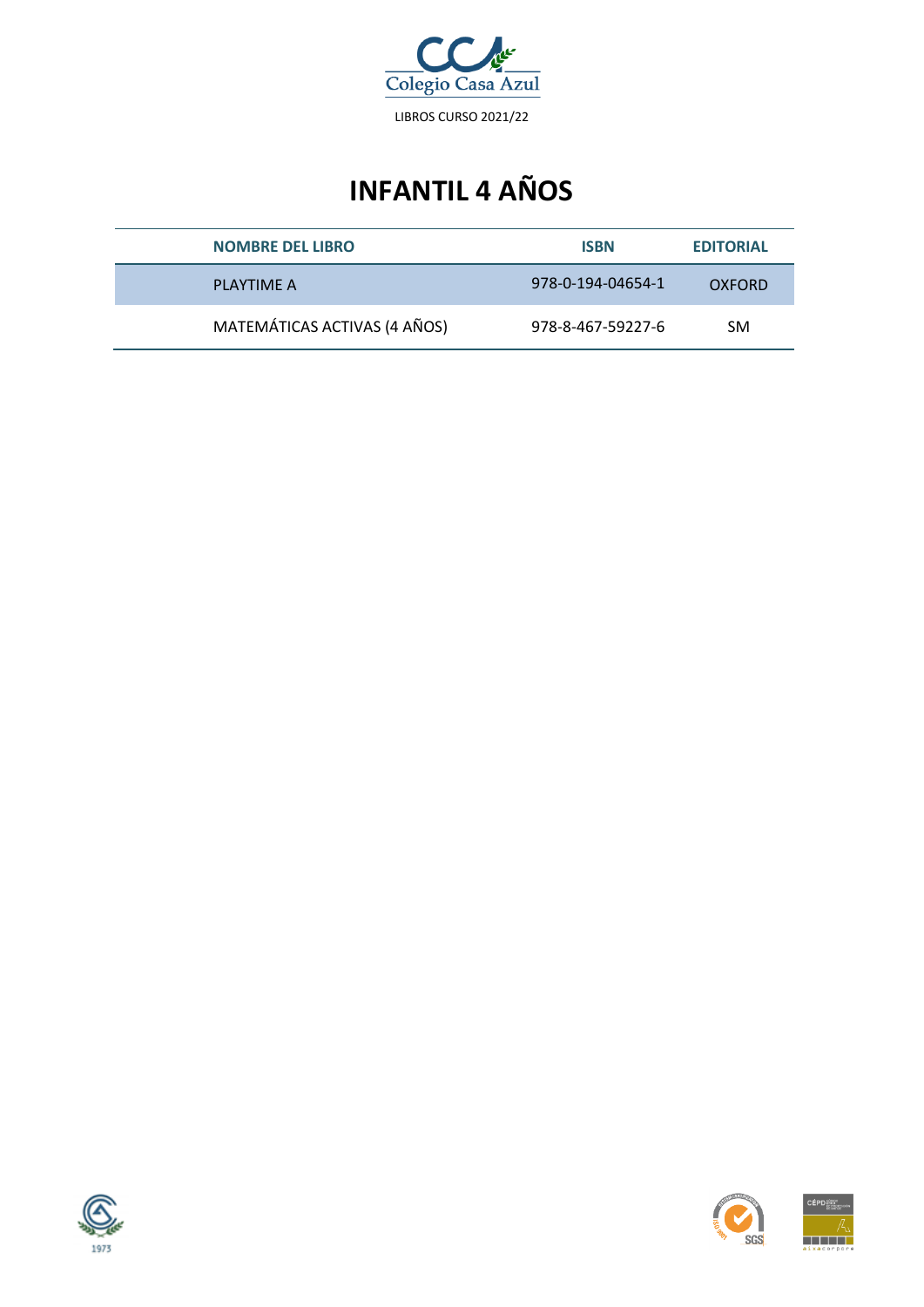

# **INFANTIL 5 AÑOS**

| <b>MATERIA</b>     | <b>NOMBRE DEL LIBRO</b>                                   | <b>ISBN</b>       | <b>EDITORIAL</b> |
|--------------------|-----------------------------------------------------------|-------------------|------------------|
| LENGUA             | ABCOLE CUADERNO 2 LECTROESCRITURA                         | 978-8-467-59221-4 | <b>SM</b>        |
| LENGUA             | ABCOLE CUADERNO 3 LECTROESCRITURA                         | 978-8-467-59223-8 | SM.              |
| LENGUA             | ABCOLE CUADERNO 4 LECTROESCRITURA                         | 978-8-467-59224-5 | <b>SM</b>        |
| LENGUA             | ABCOLE CUADERNO 5 LECTROESCRITURA                         | 978-8-467-59225-2 | SM.              |
| LENGUA             | <b>CUENTOS DEL ABCOLE. LECTURAS 1</b>                     | 978-8-467-59222-1 | <b>SM</b>        |
| LENGUA             | <b>CUENTOS DEL ABCOLE. LECTURAS 2</b>                     | 978-8-467-59334-1 | <b>SM</b>        |
| <b>MATEMÁTICAS</b> | MATEMÁTICAS ACTIVAS 5 AÑOS                                | 978-8-467-59228-3 | <b>SM</b>        |
| INGLÉS.            | <b>PROYECTO READ &amp; WRITE INC.</b><br>(KIT DEL ALUMNO) |                   | <b>CCA</b>       |



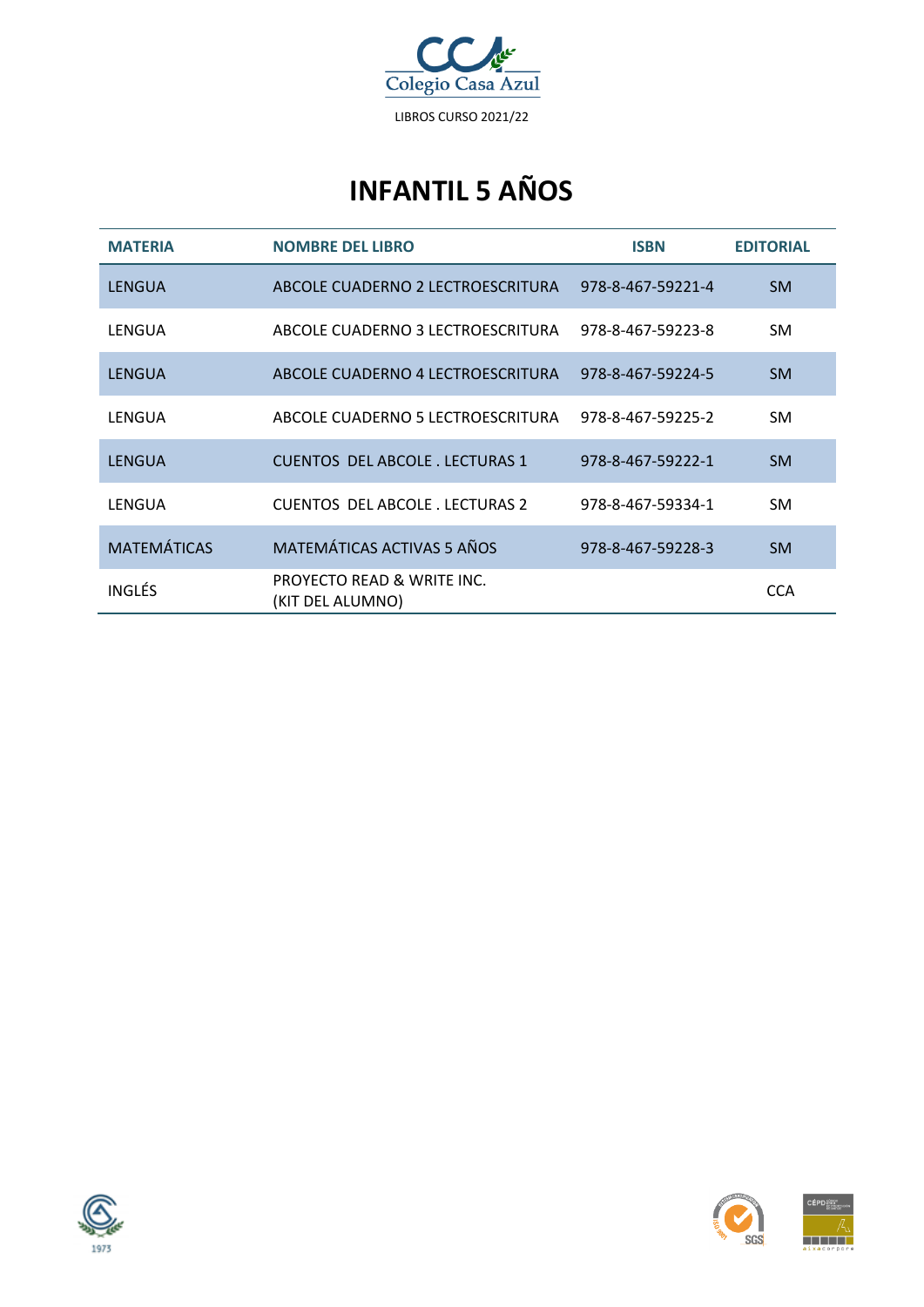

| <b>MATERIA</b>                                   | <b>NOMBRE DEL LIBRO</b>                                   | <b>ISBN</b>       | <b>EDITORIAL</b> |
|--------------------------------------------------|-----------------------------------------------------------|-------------------|------------------|
| <b>LENGUA</b>                                    | LENGUA CASTELLANA TRIMESTRAL<br>LETRA A LETRA MÁS SAVIA   | 978-8-467-56790-8 | <b>SM</b>        |
| <b>MATEMÁTICAS</b>                               | MATEMÁTICAS TRIMESTRAL MÁS SAVIA                          | 978-8-491-07667-4 | <b>SM</b>        |
| <b>INGLÉS</b>                                    | <b>PROYECTO READ &amp; WRITE INC.</b><br>(KIT DEL ALUMNO) |                   | <b>CCA</b>       |
| <b>CIENCIAS</b><br>SOCIALES/<br><b>NATURALES</b> | NATURAL & SOCIAL SCIENCE                                  |                   | <b>CCA</b>       |





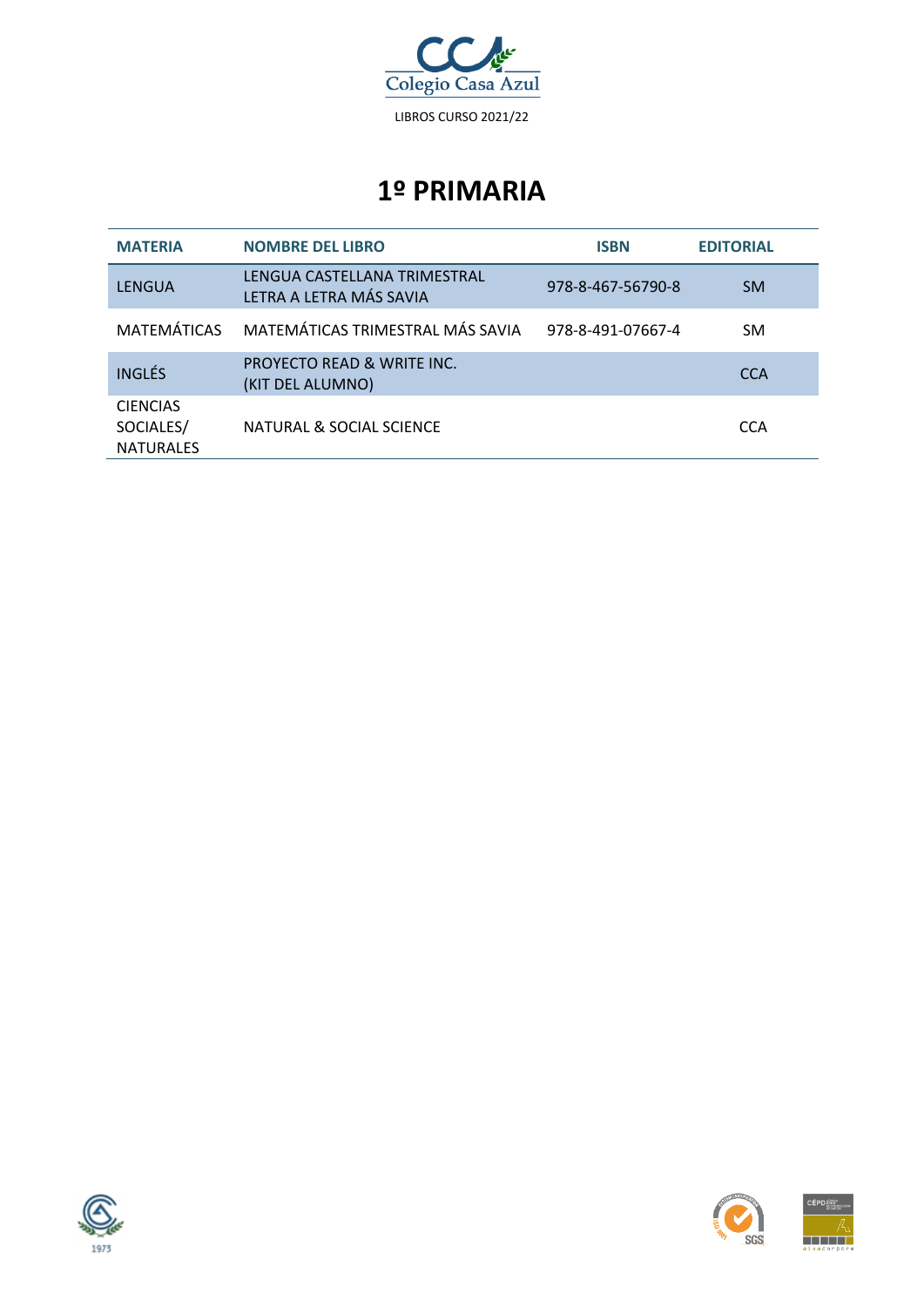

| <b>MATERIA</b>                                   | <b>NOMBRE DEL LIBRO</b>                                                    | <b>ISBN</b>       | <b>EDITORIAL</b> |
|--------------------------------------------------|----------------------------------------------------------------------------|-------------------|------------------|
| <b>LENGUA</b>                                    | LENGUA CASTELLANA TRIMESTRAL<br>MÁS SAVIA                                  | 978-8-467-57505-7 | <b>SM</b>        |
| <b>MATEMÁTICAS</b>                               | MATEMÁTICAS TRIMESTRAL MÁS<br>SAVIA                                        | 978-8-467-57507-1 | <b>SM</b>        |
| <b>INGLÉS</b>                                    | PROYECTO READ WRITE INC.<br>(KIT DEL ALUMNO)<br><b>SOLO ALUMNOS NUEVOS</b> |                   | <b>CCA</b>       |
| <b>CIENCIAS</b><br>SOCIALES/<br><b>NATURALES</b> | <b>NATURAL &amp; SOCIAL SCIENCE</b>                                        |                   | <b>CCA</b>       |





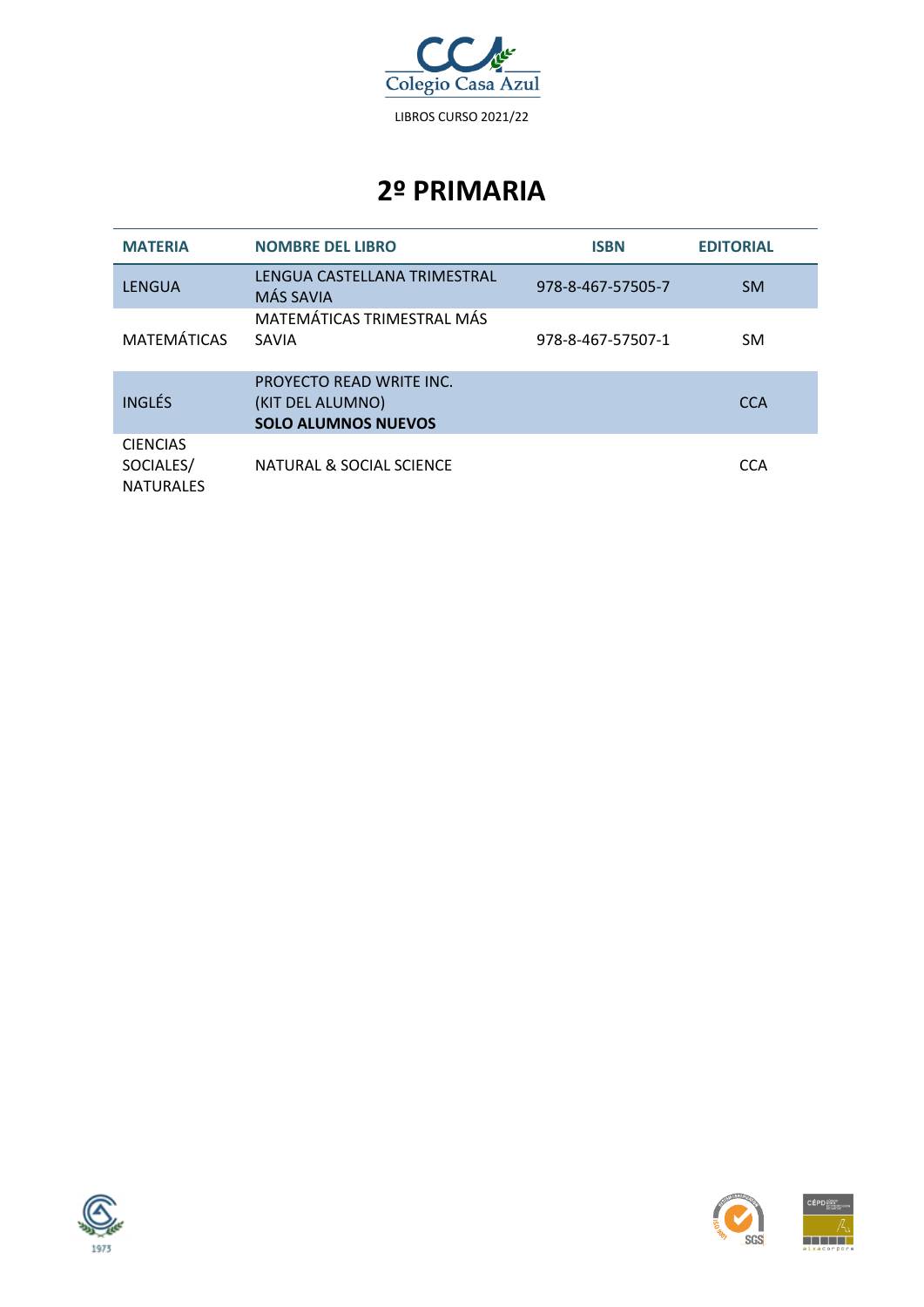

| <b>MATERIA</b>                                   | <b>NOMBRE DEL LIBRO</b>                        | <b>ISBN</b>       | <b>EDITORIAL</b> |
|--------------------------------------------------|------------------------------------------------|-------------------|------------------|
| LENGUA                                           | LENGUA CASTELLANA TRIMESTRES MÁS<br>SAVIA 18   | 978-8-467-56995-7 | <b>SM</b>        |
| LENGUA                                           | DICCIONARIO AVANZADO DE PRIMARIA               | 978-8-467-55242-3 | <b>SM</b>        |
| <b>MATEMÁTICAS</b>                               | MATEMÁTICAS TRIMESTRES MÁS SAVIA<br>18         | 978-8-467-56998-8 | <b>SM</b>        |
| INGLÉS                                           | PROYECTO READ WRITE INC.<br>(KIT DEL ALUMNO)   |                   | <b>CCA</b>       |
| <b>INGLÉS</b>                                    | DICCIONARIO OXFORD POCKET 5ª<br><b>EDICIÓN</b> | 978-0-19-421168-0 | <b>OXFORD</b>    |
| INGLÉS                                           | OXFORD PRIMARY DICTIONARY                      | 978-0-19-276716-5 | OXFORD           |
| <b>CIENCIAS</b><br>SOCIALES/<br><b>NATURALES</b> | NATURAL & SOCIAL SCIENCE                       |                   | <b>CCA</b>       |





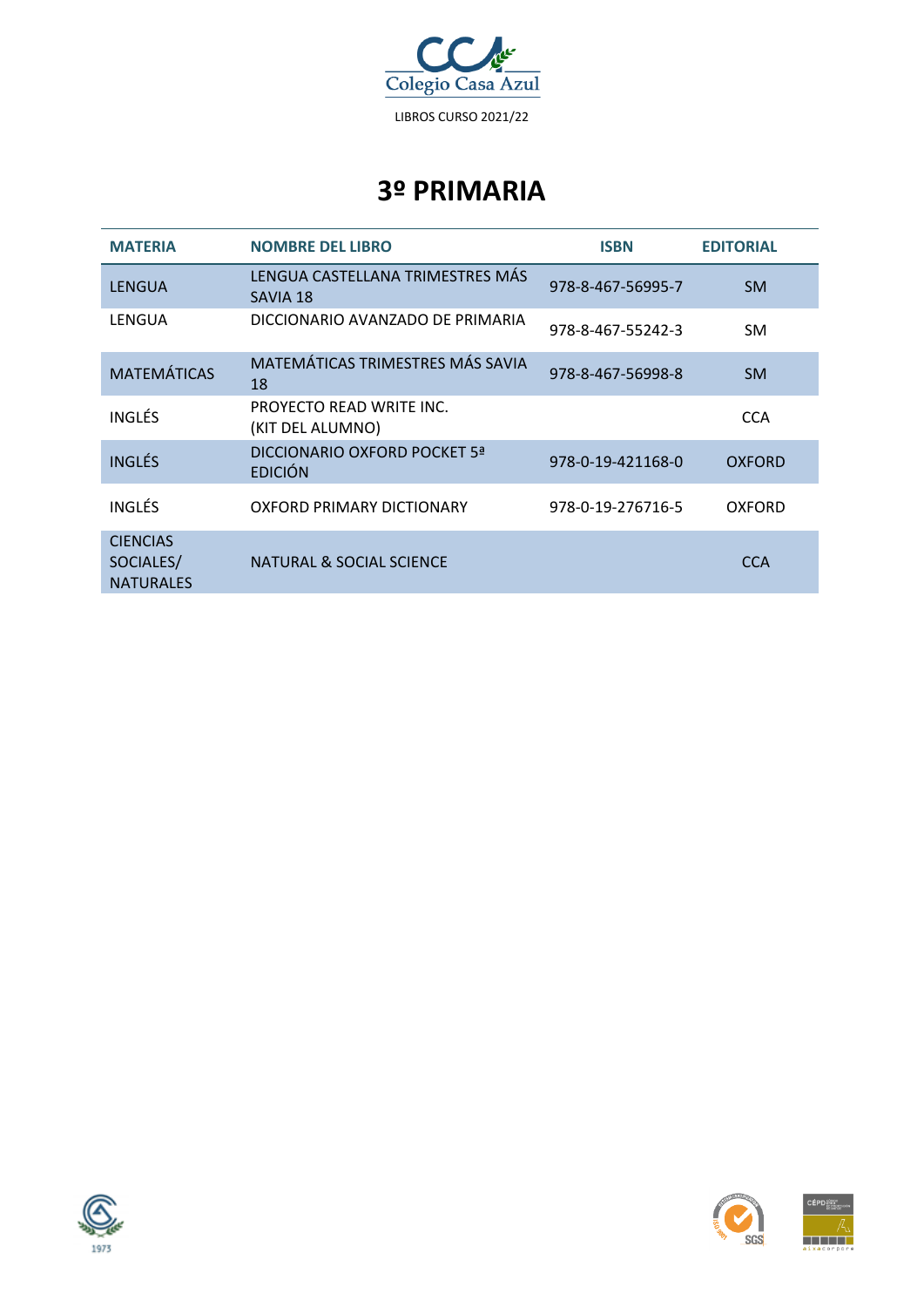

| <b>MATFRIA</b>                                   | <b>NOMBRE DEL LIBRO</b>                                                         | <b>ISBN</b>       | <b>EDITORIAL</b>        |
|--------------------------------------------------|---------------------------------------------------------------------------------|-------------------|-------------------------|
| LENGUA                                           | LENGUA CASTELLANA TRIMESTRAL. MÁS<br><b>SAVIA</b>                               | 978-8-467-57538-5 | <b>SM</b>               |
| LENGUA                                           | DICCIONARIO AVANZADO DE PRIMARIA<br>(ALUMNOS/AS NUEVOS QUE NO LO TENGAN)        | 978-8-467-55242-3 | <b>SM</b>               |
| <b>MATEMÁTICAS</b>                               | MATEMÁTICAS TRIMESTRAL. MÁS SAVIA                                               | 978-8-46757540-8  | <b>SM</b>               |
| INGLÉS                                           | PROYECTO READ WRITE INC.<br>(KIT DEL ALUMNO)                                    |                   | <b>CCA</b>              |
| <b>INGLÉS</b>                                    | OXFORD PRIMARY DICTIONARY                                                       | 978-0-19-276716-5 | OXFORD                  |
| INGLÉS                                           | DICCIONARIO OXFORD POCKET 5ª EDICIÓN<br>(ALUMNOS/AS NUEVOS QUE NO LO TENGAN)    | 978-0-19-421168-0 | OXFORD                  |
| <b>CIENCIAS</b><br>SOCIALES/<br><b>NATURALES</b> | NATURAL & SOCIAL SCIENCE                                                        |                   | <b>CCA</b>              |
| ALEMÁN                                           | WO IST PAULA 2: LIBRO DE TEXTO                                                  | 978-3-126-05282-5 | KLETT/<br>LANGENSCHEIDT |
| <b>ALEMÁN</b>                                    | WO IST PAULA 2: LIBRO DE EJERCICIOS+MEINE<br>WELT AUF DEUTSCH: GRAMMATIK ÜBEN 2 | 978-3-126-05283-2 | KLETT/<br>LANGENSCHEIDT |
| RELIGIÓN                                         | RELIGIÓN CATÓLICA EN NUESTRA CASA. MÁS<br>SAVIA                                 | 978-84-918-2479-4 | <b>SM</b>               |



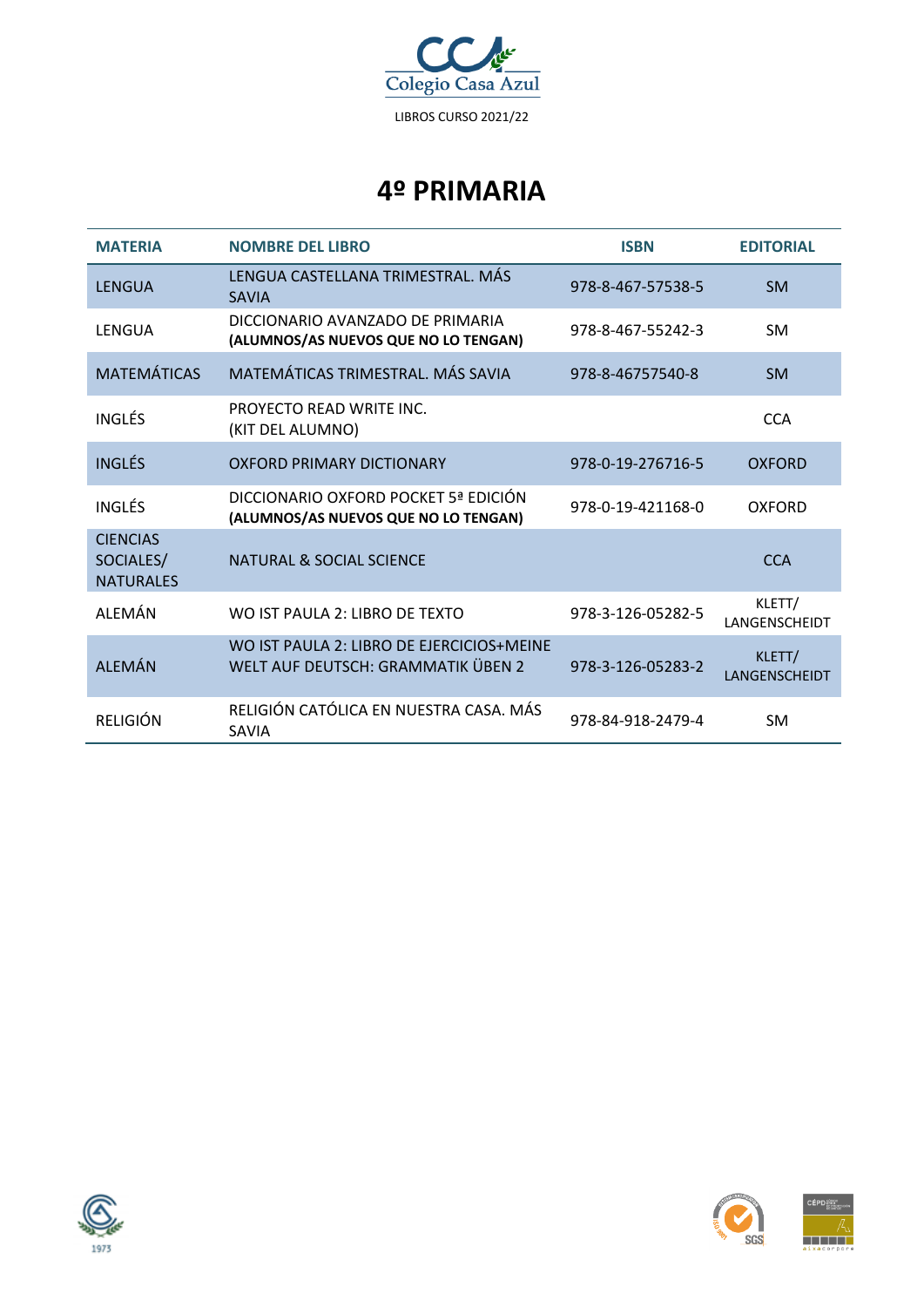

| <b>MATERIA</b>                                   | <b>NOMBRE DEL LIBRO</b>                                                                                                | <b>ISBN</b>       | <b>EDITORIAL</b>                   |
|--------------------------------------------------|------------------------------------------------------------------------------------------------------------------------|-------------------|------------------------------------|
| <b>LENGUA</b>                                    | LENGUA CASTELLANA TRIMESTRES. MÁS SAVIA<br>18                                                                          | 978-8-467-56992-6 | <b>SM</b>                          |
| LENGUA                                           | DICCIONARIO AVANZADO DE PRIMARIA<br>(ALUMNOS/AS NUEVOS QUE NO LO TENGAN)                                               | 978-8-467-55242-3 | <b>SM</b>                          |
| <b>MATEMÁTICAS</b>                               | MATEMÁTICAS TRIMESTRES. MÁS SAVIA                                                                                      | 978-8-467-56993-3 | <b>SM</b>                          |
| <b>INGLÉS</b>                                    | PROYECTO READ WRITE INC.<br>(KIT DEL ALUMNO)                                                                           |                   | <b>CCA</b>                         |
| <b>INGLÉS</b>                                    | CAMBRIDGE A2 KEY FOR SCHOOL TRAINER                                                                                    | 978-1-108-52581-7 | <b>CAMBRIDGE</b>                   |
| <b>INGLÉS</b>                                    | OXFORD PRIMARY DICTIONARY                                                                                              | 978-0-192-76716-5 | <b>OXFORD</b>                      |
| <b>INGLÉS</b>                                    | DICCIONARIO OXFORD POCKET 5ª EDICIÓN<br>(ALUMNOS NUEVOS O QUE NO LO TENGAN)                                            | 978-0-19-421168-0 | OXFORD                             |
| <b>CIENCIAS</b><br>SOCIALES/<br><b>NATURALES</b> | NATURAL & SOCIAL SCIENCE                                                                                               |                   | <b>CCA</b>                         |
| <b>ALEMÁN</b>                                    | WO IST PAULA 2: LIBRO DE TEXTO (ALUMNOS<br><b>NUEVOS O QUE NO LO TENGAN)</b>                                           | 978-3-126-05282-5 | KLETT/<br><b>LANGENSCHEI</b><br>DT |
| <b>ALEMÁN</b>                                    | WO IST PAULA 2: LIBRO DE EJERCICIOS+MEINE<br>WELT AUF DEUTSCH: GRAMMATIK ÜBEN 2<br>(ALUMNOS NUEVOS O QUE NO LO TENGAN) | 978-3-126-05283-2 | KLETT/<br><b>LANGENSCHEI</b><br>DT |
| <b>RELIGIÓN</b>                                  | RELIGIÓN CATÓLICA EN NUESTRA CASA. MÁS<br><b>SAVIA</b>                                                                 | 978-8-491-07646-9 | <b>SM</b>                          |